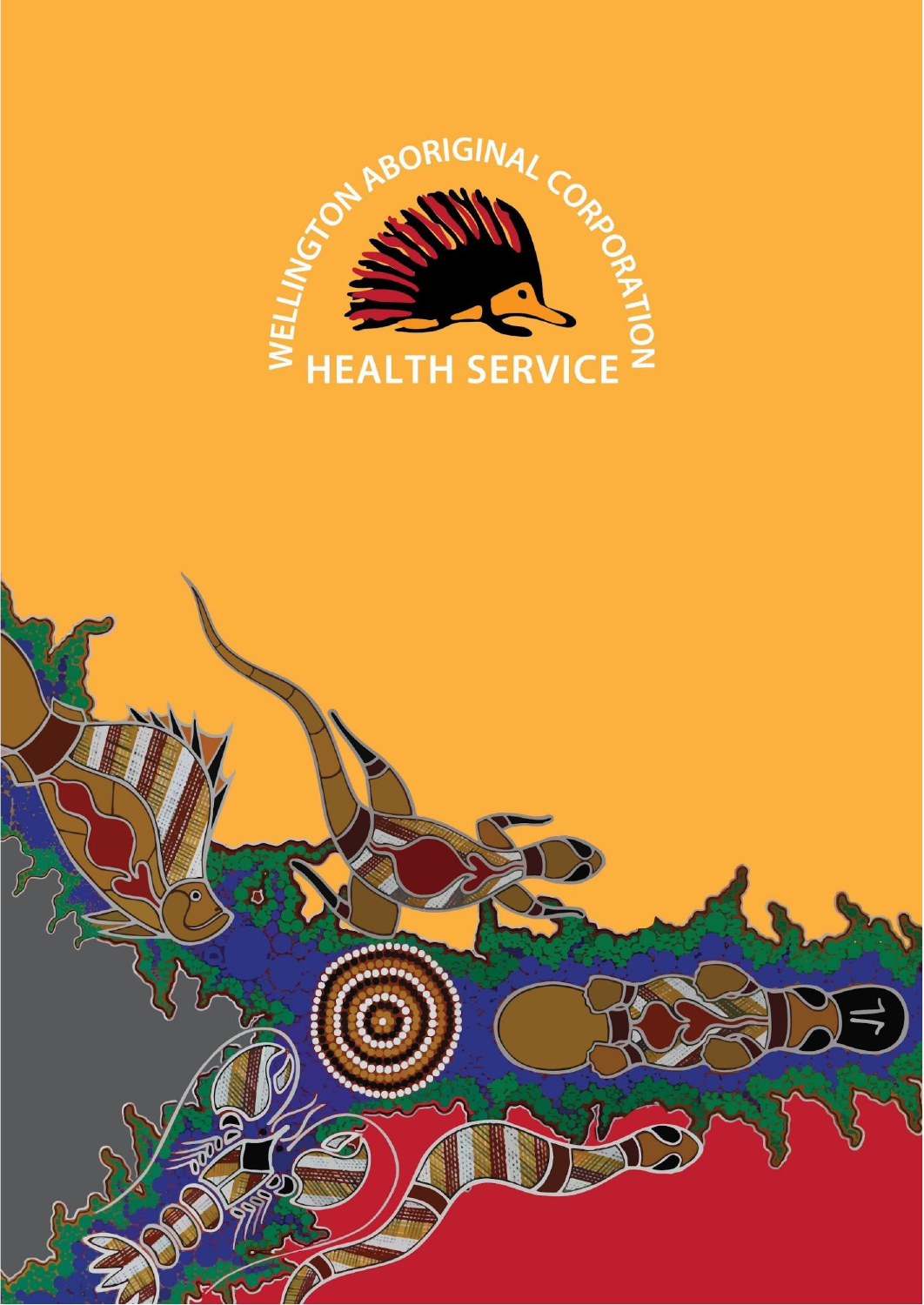#### **Occupational Therapist**

Wellington Aboriginal Corporation Health Service

Brisbane Street, Dubbo

## **POSITION DESCRIPTION**

**This position reports to:** Team Leader - Aboriginal Children's Therapy Team (ACTT)

This position is part of the Aboriginal Children's Therapy Team (ACTT)

### **Mandatory compliance requirements of the position:**

- 1. Drivers Licence
- 2. National Criminal Record Check
- 3. Working With Children Check

4. Immunisation Record; Including evidence of Health Worker Vaccinations (DTP, Hep B, MMR, Varicella, Annual Influenza)

### **Qualifications & experience:**

#### **Essential Criteria**

• Recognised degree in Occupational Therapy and current registration with AHPRA, membership with the Australian Association of Occupational Therapists

• Demonstrated skills in occupational therapy, including assessment and intervention as well as the ability to manage a complex paediatric caseload

• Ability to work unsupervised, manage and prioritise work and respond to complex situations in collaboration with a multi-disciplinary team

• Knowledge and understanding of the issues that impact on Aboriginal people and Aboriginal communities

• Demonstrated high level of communication skills (written and verbal) including negotiation and advocacy skills, and the ability to communicate with Aboriginal people

• Demonstrated experience in the utilisation of client software packages and Microsoft Office Programs

• Working with Children and Criminal Record check clearances and a current NSW Drivers Licence

........

**THE CONTRACTOR** 

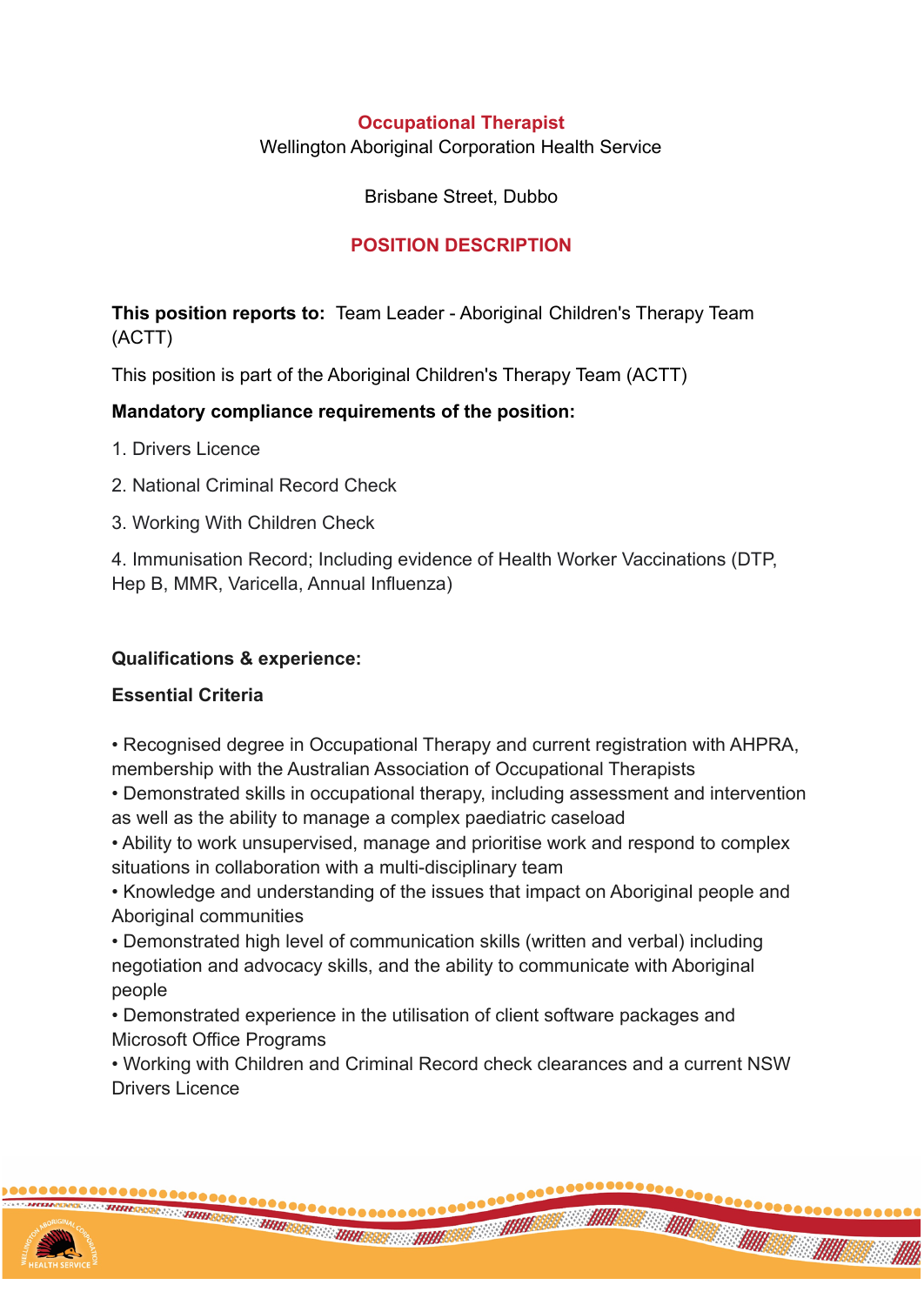# **Desirable Criteria**

• Understanding of childhood trauma and its impact on development

## **Key Duties**

The primary duties of this position include, but are not limited to:

• Provide holistic family centered assessment, diagnosis and treatment of children referred for fine motor, gross motor, self-care, play skills, social skills, sensory processing and/or early development difficulties

• Assist in the implementation of strategies and service delivery models which target current waiting lists

• Utilise a variety of service delivery models as appropriate, including assessment, individual therapy, group therapy, multi-disciplinary and transdisciplinary sessions, consultation, home/class programming, screening clinics, education, advocacy and onward referral where required

• Develop and implement family centered goals and care plans which determine outcomes for client

• Provide accurate and evidence-based information to families to assist their decision making

• Communicate assessment outcomes and care plans to the family and relevant/consented agencies

• Maintain and report accurate client data, including accurate and timely client record entries, referrals, waiting lists, caseload, appointments, documentation and clinical reporting

• Maintain a breadth of knowledge and expertise in Occupational Therapy relevant to the role

• Maintain a functional supply of appropriate resources and promote their effective use

• Provide Occupational Therapy services consistent with best practice; WACHS policies and procedures; and principles of Primary Health Care

• Liaise with a variety of allied Government and Non-Government agencies and organisations in a manner that assists and supports the ACTT service model. For example, schools and preschools to advocate and promote the health of children

• Provide assistance and/or guidance for other ACTT staff members, in regard to children with identified Occupational Therapy needs or concerns

• Compliance of EEO, WH&S and Ethical Work Practices

• Knowledge and understanding of the issues that impact on Aboriginal people and Aboriginal communities

**THE CONSTRUCTION OF THE CONSTRUCTION** 

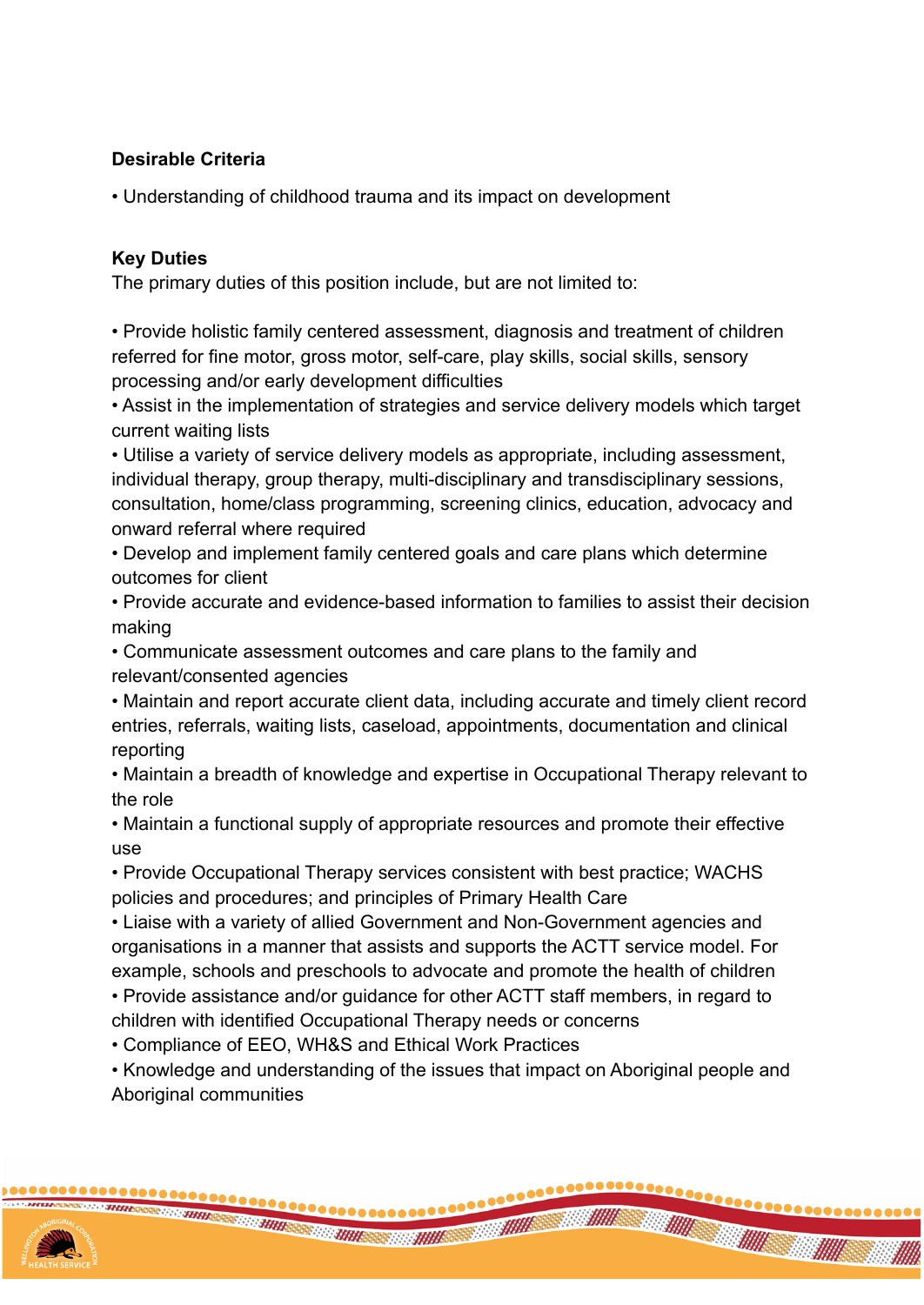• Compliance with child protection guidelines in accordance with the legislation and relevant WACHS and service partner policies and procedures

• Work within strict confidentiality guidelines, ensuring all personnel and/or client information is kept secure

• Initiate, participate in and report on continuing quality improvement, including quality outcome focused planning, implementation and review of services, and involve staff in same

• Participate in data collection requirements, reports, research and evaluation as required by WACHS and external funding bodies

• Adhere to all WACHS policies and procedures

• Attend and participate in all required meetings for ACTT, WACHS and service partners

• Participate in accreditation activities

• Participate in the process of regular supervision, performance appraisal and performance management

• Maintain a safe working environment for staff, clients and visitors

• Report incidents in accordance with WACHS guidelines

This is not an identified position

# **WHO WE ARE**

Wellington Aboriginal Corporation Health Service (WACHS) aims to empower targeted Aboriginal and Torres Strait Islander people to take control of their individual, family and community health and wellbeing needs through the community-controlled model. Our main services are located in Wellington, Dubbo, Moree, Western Sydney, Penrith, Nepean Blue Mountains, and we provide outreach services to other towns and communities through our regional programs

We are an Aboriginal Community Controlled Health Service offering Primary Health Care Services and an Integrated Care program, as well as a number of specialist clinical staff and AHW's, a Specialist Programs Unit incorporating Social & Emotional Wellbeing, Child & Family Support, Drug & Alcohol, Aboriginal Family Health, Aboriginal Local Support, a Healthy for Life (H4L) Program, Maternal & Child Health Worker, Aboriginal Health Workers, Youth Health Worker and Dietitian targeting Maternal & Child Health and Chronic Diseases, regional programs including Australian Nurse-Family Partnership Program, Aboriginal Children's Therapy Team, Tackling Indigenous Smoking Program. Our staff are supported by an Executive Management Team located across our service areas.

#### **[www.wachs.net.au](http://www.wachs.net.au)**

 $\bullet\bullet\bullet\bullet\bullet\bullet\bullet$ 

*<u> ANTIQUE ANNIS DE LA CARDINAL ANNIS DE L'ANTIQUE ANNIS DE L'ANTIQUE ANNIS DE L'ANTIQUE ANNIS DE L'ANTIQUE AN*</u>